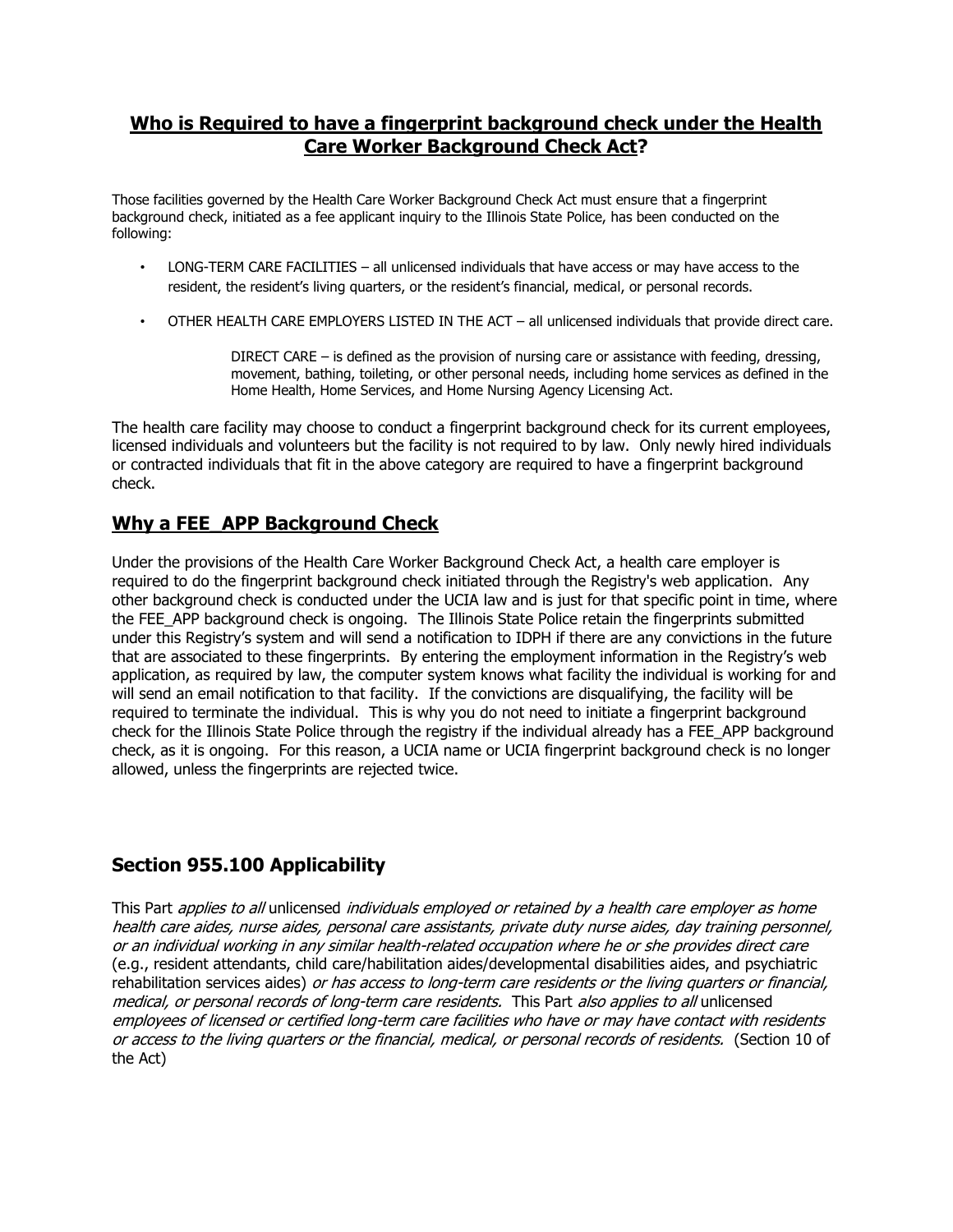## **Section 955.135 Contracted or Subcontracted Workers**

- a) Any unlicensed contracted or subcontracted worker shall undergo a fingerprint-based criminal history records check through the processes established in the Act and this Part.
- b) A staffing agency may request access to the secure web portal and initiate fingerprintbased criminal history records checks for staff that will be contracted or subcontracted to a health care employer in the same manner and following the same requirements as a health care employer.
- c) If a staffing agency is unable to have access to the fingerprint process established through the Act, the health care employer may initiate the fingerprint-based criminal history records check for the staffing agency. The health care employer may require the staffing agency to reimburse the health care employer for any fingerprint-based criminal history records check expenses incurred.

(Source: Added at 33 Ill. Reg. 5378, effective March 26, 2009)

## **Section 955.130 Exceptions**

- a) The Act and this Part shall not apply to:
	- 1) An individual who is licensed by the Department of Financial and Professional Regulation or the Department of Public Health under another law of this State;
	- 2) An individual employed or retained by a health care employer for whom a criminal background check is required by another law of this State;
	- 3) A student in a health care field licensed by the Department of Financial and Professional Regulation, including, but not limited to, a student nurse, a physical therapy student, or a respiratory care student, unless he or she is employed by a health care employer in a position with duties involving direct care for clients, patients, or residents or employed by a long-term care facility in a position that involves or may involve contact with residents or access to the living quarters or the financial, medical, or personal records of residents (Section 20 of the Act); or
	- 4) A person who is employed or under contract with a health care provider to provide infrequent or occasional services, such as delivering items to the provider, equipment maintenance, grounds keeping, construction, or other similar services that are not directly related to the care of a resident, client or patient.
- b) As long as the individual is notified that the results of the fingerprint-based criminal history records check will be entered on the Health Care Worker Registry and the individual signs an authorization and disclosure form, nothing in this Section prohibits an educational entity, staffing agency, or health care employer from initiating a fingerprintbased criminal history records check for an individual who is:
	- 1) Licensed by the Department of Financial and Professional Regulation;
	- 2) Studying in a health care field licensed by the Department of Financial and Professional Regulation;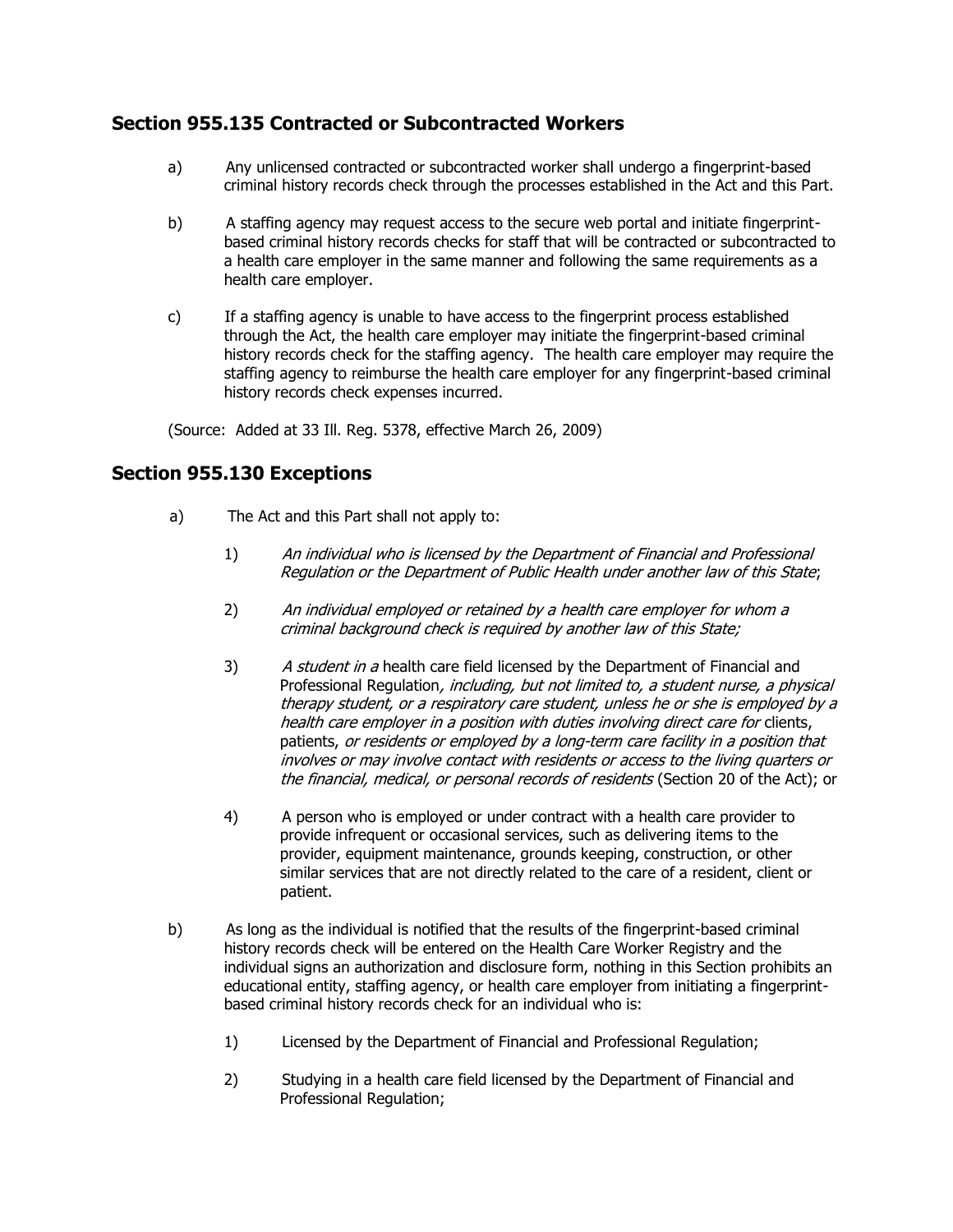- 3) Licensed by the Department of Public Health under another law of this State; or
- 4) A volunteer.

## **225 ILCS 46/15) Sec. 15. Definitions. In this Act:**

#### **"Health care employer" means:**

(1) the owner or licensee of any of the following:

- (i) a community living facility, as defined in
- the Community Living Facilities Act;
- (ii) a life care facility, as defined in the Life
	- Care Facilities Act;
- (iii) a long-term care facility;
- (iv) a home health agency, home services agency,

or home nursing agency as defined in the Home Health, Home Services, and Home Nursing Agency Licensing Act;

(v) a hospice care program or volunteer hospice

program, as defined in the Hospice Program Licensing Act;

- (vi) a hospital, as defined in the Hospital
	- Licensing Act;

(vii) (blank);

- (viii) a nurse agency, as defined in the Nurse Agency Licensing Act;
- (ix) a respite care provider, as defined in the Respite Program Act;

 (ix-a) an establishment licensed under the Assisted Living and Shared Housing Act;

 (x) a supportive living program, as defined in the Illinois Public Aid Code;

- (xi) early childhood intervention programs as described in 59 Ill. Adm. Code 121;
- (xii) the University of Illinois Hospital,

#### Chicago;

 (xiii) programs funded by the Department on Aging through the Community Care Program;

(xiv) programs certified to participate in the

Supportive Living Program authorized pursuant to Section 5-5.01a of the Illinois Public Aid Code;

(xv) programs listed by the Emergency Medical

Services (EMS) Systems Act as Freestanding Emergency Centers;

- (xvi) locations licensed under the Alternative
	- Health Care Delivery Act;

(2) a day training program certified by the

Department of Human Services;

(3) a community integrated living arrangement

operated by a community mental health and developmental service agency, as defined in the Community-Integrated Living Arrangements Licensing and Certification Act; or

(4) the State Long Term Care Ombudsman Program,